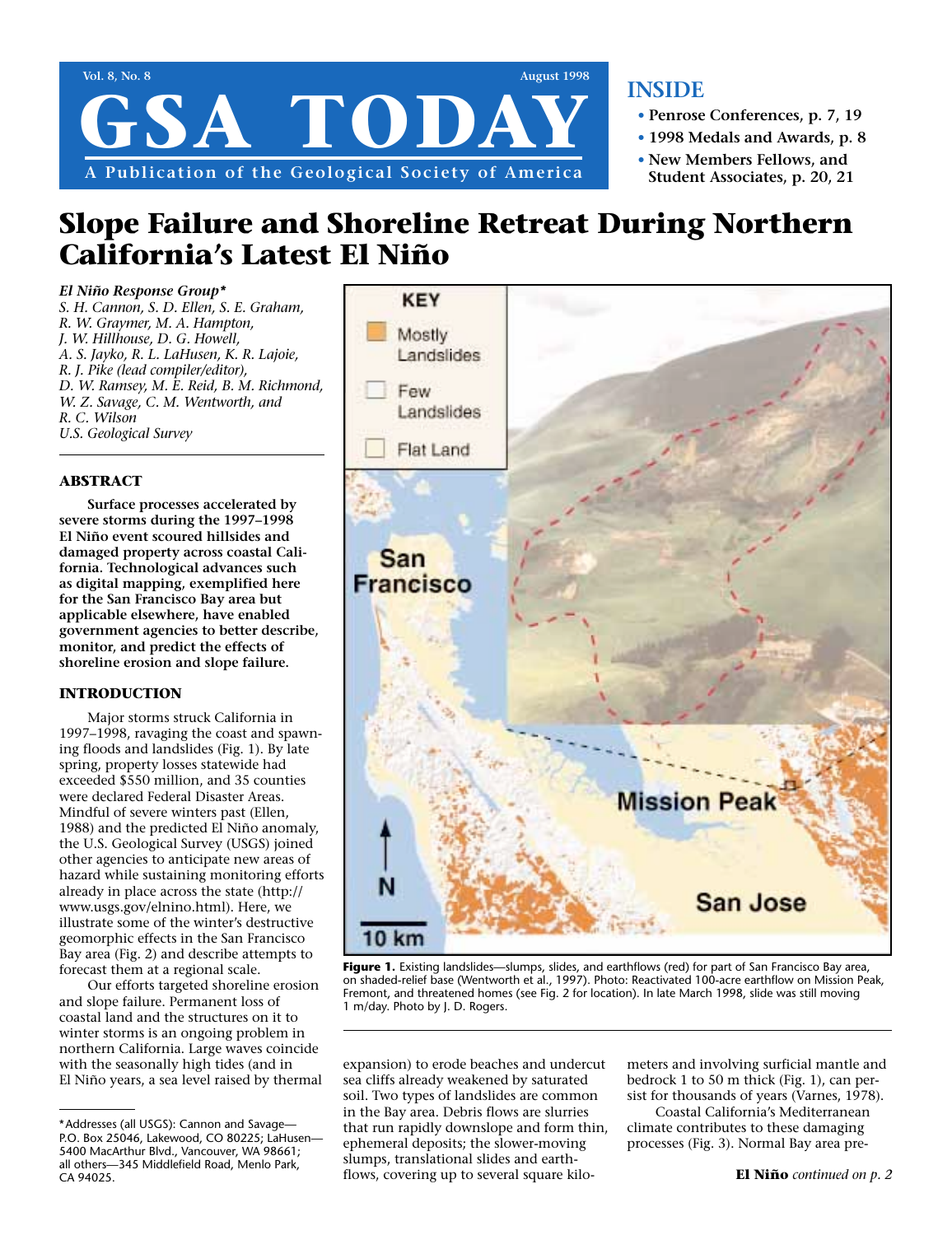### **IN THIS ISSUE**<br>Vol. 8, No. 8<br>1998 **Slope Failure and Shoreline R** *Vol. 8, No. 8*

**GSA TODAY** (ISSN 1052-5173) is published monthly by The Geological Society of America, Inc., with offices at 3300 Penrose Place, Boulder, Colorado. Mailing address: P.O. Box 9140, Boulder, CO 80301-9140, U.S.A. Periodicals postage paid at Boulder, Colorado, and at additional mailing offices. **Postmaster:** Send address changes to *GSA Today,* Membership Services, P.O. Box 9140, Boulder, CO 80301-9140.

Copyright © 1998, The Geological Society of America, Inc. (GSA). All rights reserved. Copyright not claimed on content prepared wholly by U.S. Government employees within the scope of their employment. Permission is granted to individuals to photocopy freely all items other than the science articles to further science and education. Individual scientists are hereby granted permission, without royalties or further requests, to make unlimited photocopies of the science articles for use in classrooms to further education and science, and to make up to five copies for distribution to associates in the furtherance of science; permission is granted to make more than five photocopies for other noncommercial, nonprofit purposes furthering science and education upon payment of a fee (\$0.25 per page-copy) directly to the Copyright Clearance Center, 222 Rosewood Drive, Danvers, MA 01923 USA, phone (978) 750-8400, http://www.copyright.com; when paying, reference *GSA Today,* ISSN 1052- 5173. Written permission is required from GSA for all other forms of capture, reproduction, and/or distribution of any item in this publication by any means, including posting on authors' or organizational Web sites, except that permission is granted to authors to post the abstracts only of their science articles on their own or their organization's Web site providing the posting includes this reference: "The full paper was published in the Geological Society of America's newsmagazine, *GSA Today,* [include year, month, and page number if known, where article appears or will appear]." GSA provides this and other forums for the presentation of diverse opinions and positions by scientists worldwide, regardless of their race, citizenship, gender, religion, or political viewpoint. Opinions presented in this publication do not reflect official positions of the Society.

**SUBSCRIPTIONS** for 1998 calendar year: **Society Members:** *GSA Today* is provided as part of membership dues. Contact Membership Services at (800) 472-1988, (303) 447-2020 or member@geosociety.org for membership information. **Nonmembers & Institutions:** Free with paid subscription to both *GSA Bulletin* and *Geology,* otherwise \$50 for U.S., Canada, and Mexico; \$60 elsewhere. Contact Subscription Services. **Single copies** may be requested from Publication Sales. Also available on an annual CD-ROM, (together with *GSA Bulletin, Geology,* GSA Data Repository, and an Electronic Retrospective Index to journal articles from 1972); \$89 to GSA Members, others call GSA Subscription Services for prices and details. Claims: For nonreceipt or for damaged copies, members contact Membership Services; all others contact Subscription Services. Claims are honored for one year; please allow sufficient delivery time for overseas copies, up to six months.

**STAFF:** Prepared from contributions from the GSA staff and membership.

**Executive Director:** *Donald M. Davidson, Jr.* **Science Editors:** *Suzanne M. Kay, Department of Geological Sciences, Cornell University, Ithaca, NY 14853; Molly F. Miller, Department of Geology, Box 117-B, Vanderbilt University, Nashville, TN 37235.*

**Forum Editor:** *Bruce F. Molnia, U.S. Geological Survey, MS 917, National Center, Reston, VA 22092*

**Director of Publications:** *Peggy S. Lehr* **Managing Editor:** *Faith Rogers* **Assistant Editor:** *Vanessa Carney* **Production Manager:** *Jon Olsen* **Production Editor and Coordinator:** *Joan E. Manly* **Graphics Production:** *Joan E. Manly, Leatha L. Flowers*

**ADVERTISING:** Classifieds and display: contact Ann Crawford, (303) 447-2020; fax 303-447-1133; acrawfor@ geosociety.org.

Issues of this publication are available as electronic Acrobat files for free download from GSA's Web Site, http://www. geosociety.org. They can be viewed and printed on various personal computer operating systems: MSDOS, MSWindows, Macintosh, and Unix, using the appropriate Acrobat reader. Readers are available, free, from Adobe Corporation: http://www.adobe.com/acrobat/readstep.html.

This publication is included on GSA's annual CD-ROM, *GSA Journals on Compact Disc.*  Call GSA Publication Sales for details. Printed in U.S.A. using pure soy inks.



| <b>Slope Failure and Shoreline Retreat</b><br>During Northern California's                                                                        |   |
|---------------------------------------------------------------------------------------------------------------------------------------------------|---|
| Latest El Niño                                                                                                                                    | 1 |
|                                                                                                                                                   |   |
|                                                                                                                                                   |   |
| Penrose Conferences Scheduled<br>Subduction to Strike-Slip Transitions  7<br>Terrane Accretion-Cordilleran Margin  19<br>Dibblee Medal Awarded  7 |   |
| 1998 Medal and Award Winners  8                                                                                                                   |   |
| Commentary: P-P Boundary  9                                                                                                                       |   |
|                                                                                                                                                   |   |
| A River Runs Through It  12                                                                                                                       |   |
|                                                                                                                                                   |   |

| GeoPals Program  15                                                                |  |
|------------------------------------------------------------------------------------|--|
| GSAF Update  16                                                                    |  |
| New Members  20                                                                    |  |
| New Fellows  21<br>New Student Associates  22                                      |  |
| Book Reviews  22                                                                   |  |
| Letters  24                                                                        |  |
| 1999 Section Meetings  25                                                          |  |
| Contents: Bulletin and Geology  26<br>Environmental and Engineering Geoscience  27 |  |
| Calendar  27                                                                       |  |
| GSA Annual Meetings  28                                                            |  |
| Classifieds  30                                                                    |  |
|                                                                                    |  |

### **In Memoriam**

**Daniel I. Axelrod** Davis, California June 2, 1998

**Ruth B. Curtis** Boulder, Colorado June 5, 1998

**Philip Oxley** Washington, D.C. June 19, 1998

**Hans Ramberg** Uppsala, Sweden May 5, 1998

**Stuart L. Schoff** Maryville, Tennessee June 28, 1998

**Ward C. Smith** Cupertino, California June 25, 1998

#### **El Niño** *continued from p. 1*

cipitation peaks in mid-winter at 15 cm (6 in.)/mo, while evapotranspiration reaches its maximum 10 cm (4 in.)/mo) six months later. This phase-shift exaggerates the seasonal difference in soil moisture, from a nearly desiccated state (less than 10 cm [4 in.], July through October) to saturated (25 cm [10 in.], January to

mid-April), providing waterlogged ground conducive to landsliding, slumping of coastal bluffs, and flooding during winter rainstorms.

El Niño-warming of the eastern tropical Pacific further increases the seasonal contrast by sending extra precipitation into northern California (http://www. pmel.noaa.gov/toga-tao/el-nino/home. html). The 1997–1998 rainy season began

**Figure 2.** The 10county San Francisco Bay region covered by new digital maps of existing landslides, debris-flow sources, shaded relief, slope angle, and rainfall thresholds. Numbers show locations of Figures 1 (photo), 5–7, and 9–12.

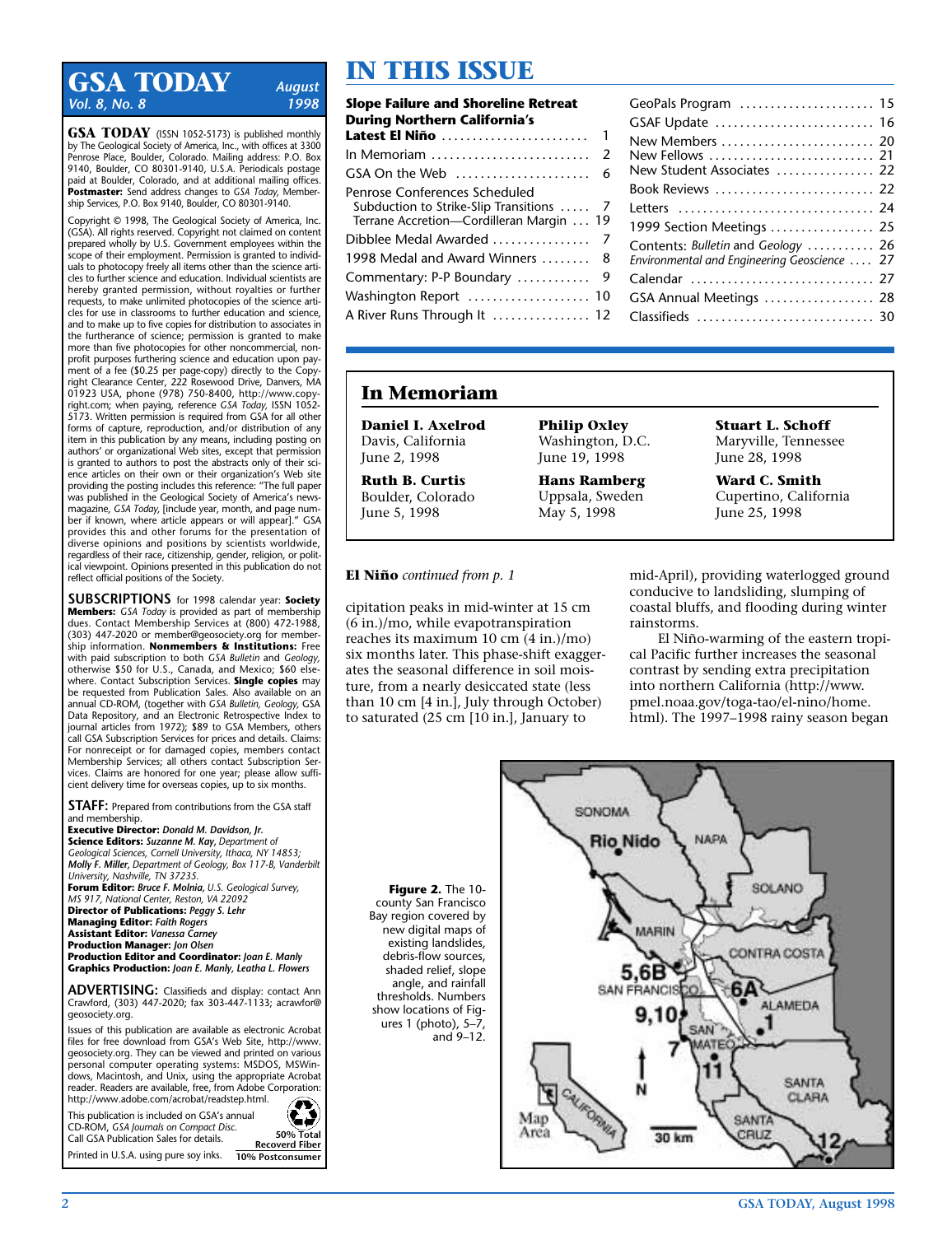

**Figure 3.** Preconditions for slope failure. Rainfall, evapotranspiration, and soil moisture for normal July 1–June 30 "water year" in uplands south of San Francisco (Wilson, 1997). Saturation (soil moisture ≥10 in.) for 1997–1998 winter (not shown) was achieved early, by December 8.



**Figure 4.** Winter rainy season in San Francisco Bay area, showing excess of rainfall for two El Niño years, 1982–1983 and 1997–1998, over that for normal year at Berkeley, California. Similar trends are observed across entire region. Data from NWS and NOAA.

normally in autumn, but turned unusually wet in late November (Fig. 4). By late January, rainfall totals were above those for January 1983, the last El Niño year. Frequent, heavy February rains far exceeded 1983 levels, bringing about the season's most damaging events. A drier March brought 1998 totals back below those for 1983, but were still well above normal, and light rains persisted into June. Total accumulation across the Bay region was about 200% of normal.

#### **GETTING READY**

Anticipating above-average winter rainfall for northern California (although El Niño does not necessarily bring the most damaging storms; Ellen, 1988), we began in September to prepare maps and refine existing techniques that locate areas most vulnerable to slope failure. To promote use of the new information before onset of the most severe (January) storms, we released all of it on the Internet as digital databases (http://elnino.usgs.gov/ landslides-sfbay/). We also delivered paper maps and explanatory briefings to the state Office of Emergency Services and all ten counties (Fig. 2), and announced the information widely through local media and in meetings with the public and specialized groups.

The new Bay region maps required a digital elevation model (DEM), which we assembled from 35,000,000 heights (30 m spacing) from 200 small 7.5-minute DEMs. Its derivatives include shaded relief (Graham and Pike, 1997), ground-surface slope, and predicted locations of debrisflow source areas (Ellen et al., 1997). To further aid local decision makers in applying the information, we compiled the maps for major administrative units (counties) rather than by quadrangle (Brabb et al., 1972).

Also needed were maps that linked the debris-flow hazard to precipitation. Debris

flows are triggered by rain that is both sustained and intense, but the amount/unit time necessary for failure (the "threshold") differs from site to site (Fig. 5). These differences exist because slopes in the Bay region reached equilibrium, and are now stable, under different conditions of precipitation, terrain, soil, and vegetation. Our new maps (Fig. 5) based on annual precipitation (Cannon, 1988) and number of rainy days (Wilson, 1997), show rainfall/debris-flow thresholds for rainfall durations of 6 and 24 h (Wilson and Jayko, 1997). The maps also locate 98 radio-telemetered rain gauges in the National Weather Service (NWS) ALERT (Automatic Local Evaluation in Real Time) network for the Bay area. Local agencies monitor the gauges during storms to determine whether rainfall is approaching threshold levels that may initiate debris flows.

#### **DEBRIS FLOW**

Most debris flows in coastal California begin as shallow landslides in wet colluvial soil perched on slopes exceeding 25° (Fig. 6; Ellen, 1988). A single major storm can trigger thousands of them if the soil is already very wet, as during January 3–5, 1982 (a non–El Niño year), when about 18,000 debris flows occurred around San Francisco Bay, killing 25 people and causing \$65 million in property damage (Figs. 6, 7; Ellen, 1988). Summer wildfires further increase the hazard (Spittler, 1995), especially on chaparral hillsides in southern California where debris flows can be triggered earlier on burned than unburned ground and by briefer, less intense storms; no prior rainfall is necessary (http:// geohazards.cr.usgs.gov/html\_files/ landslides/scfires/scfiresloc.html).

Our approach to predicting sources of future debris flows is broad-scale, based on measures of topographic form (Mark and Ellen, 1995; Dietrich et al., 1995). The source areas for shallow landslides

that are capable of fluidizing are primarily steep slopes (Fig. 7) that concentrate moisture and thus tend to be concave (Fig. 8; Ellen, 1988). The map made from the new DEM (Fig. 6) infers source areas by measuring terrain slope and curvature (concavity) of actual debris-flow sources mapped from air photos after storms, and then delineating as potential sources those parts of the region with similar slope and curvature. Coarseness of the 30-m DEM, lack of data on watershed area, and the fact that debris flows travel well beyond their sources (Fig. 8) preclude using the map to pinpoint the hazard at specific sites.

Debris flows occurred at expected localities in 1997–1998, but far fewer than

#### **El Niño** *continued on p. 4*



**Figure 5.** Rainfall thresholds for southern Marin County. Different amounts of rain (here, 2 to 5 in.) in the same period (6 h) are needed to upset the slope-stability equilibrium in different localities and trigger debris flows. Rainfall contours at 0.5 in. (12.5 mm) intervals. Triangles are ALERT rain gauges. After Wilson and Jayko (1997).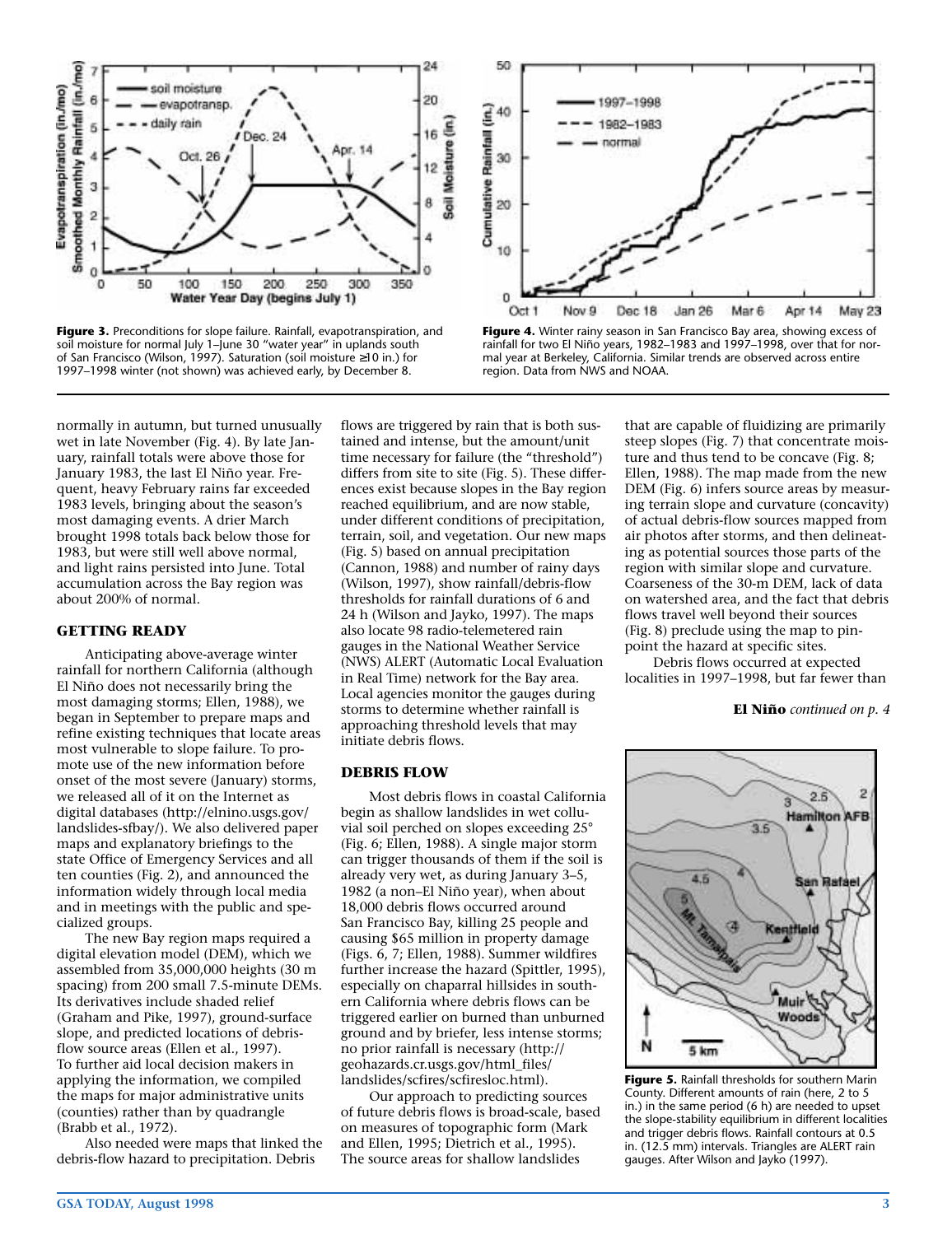

Figure 6. Debris flows. Source areas modeled from terrain slope and curvature (red) commonly coincide with debris-flow sources (dots) mapped after the January 1982 storm (Ellen et al., 1997). A. Source areas and tracks of 1998 debris flows in Alameda County (photo by S. D. Ellen). B. Home destroyed by 1998 debris flow in Marin County (photo by M. E. Reid).

#### **El Niño** *continued from p. 3*

in the catastrophic storm of January 1982 (Figs. 6, 7, 8). In southern California, the abnormally severe erosion predicted by USGS was confirmed for 23 study areas burned in 1997 wildfires and then monitored during winter rains. Response ranged from flooding at canyon mouths to debris flows along canyon interiors. All ten counties around San Francisco Bay reported some debris flows, although only in the storm of February 2–3 did rainfall exceed mapped thresholds, and then in few places. This belt of intense debris-flow activity extended from the San Mateo coast, causing the sole known fatality, into northwest Santa Clara County, where a

Half Moon Bay

**Figure 7.** Coincidence of source areas for 1982 debris flows (dots) with steeper slopes in coastal San Mateo County. Slope angle ranges from 0% to 5% (violet) to over 70% (red). Compiled by S. E. Graham. Area shown is about 3 km across.

rain gauge recorded 10.75 cm (4.3 in.) in 12 h (threshold 9.25 cm [3.7 in.]).

One subsequent failure was spectacular. On the rainy evening and early morning of February 6–7, tons of mud, trees, and debris rumbled 200 m down a steep ridge in Sonoma County, destroying or damaging a dozen homes in the small town of Rio Nido. The series of debris flows originated near the ridge top, from the toe of a known active rotational landslide in weathered sandstone bedrock. Because the remaining landslide block at 125 000 m3, about 10 times the volume of the original debris flows—might fail catastrophically, 140 homes in the canyon below were evacuated.

To detect changes in landslide movement, monitor rainfall and ground water, and possibly anticipate massive failure, USGS installed a real-time data-collection system on the perched block (Reid and LaHusen, 1998). Twelve sensors adapted from remote monitoring of active volcanoes provide near-continuous measurements (LaHusen, 1996). Within a day of authorization, real-time data on the Rio

Nido slide were arriving at USGS computers via radio telemetry, and within five days, data were accessible to Sonoma County geologists on their intranet. Sampled every second and transmitted routinely every 10 minutes, the information is sent immediately in the event of ground vibrations associated with massive landslide movement. The monitoring continues to date.

#### **LOSSES ON THE COAST**

Technological advances also have improved the ability to measure coastal change. Both before and after the 1997– 1998 winter, USGS mapped long segments of the U.S. west coast by high-precision airborne laser radar (LIDAR) to obtain quantitative estimates of land lost to wave erosion. (Results are under evaluation.) Frequent low-altitude photography recorded the effects of each large storm. To further alert the public to potential hazards, USGS released a catalog of damage incurred along the San Mateo County coast during the 1982–1983 El Niño (Lajoie and Mathiesson, 1998).

Monthly 1997–1998 profiling of central California beaches has already revealed exaggerated seasonal changes. Normally, sand on west coast beaches is moved offshore by large waves during winter storms and returned by smaller waves in the calmer summer months. Last winter, surveys in Santa Cruz County documented up to a 4-m decrease in beach elevation and up to a 60-m retreat of the shoreline, about twice the normal amount (http://elnino.usgs.gov/coastal/). Monitoring of beach recovery continues to assess any permanent loss of sand.

Diminished beaches exposed much coastal land to damaging storm waves. Massive slope failure claimed several homes in Pacifica, which is fronted by a low sea cliff in Pleistocene fluvial sands and gravels overlain by Holocene dune sands (Figs. 9, 10). This fragile coast had been stable from 1853 to 1946. When 12 houses were built on the seaward side of Esplanade Drive in 1949, the street still lay 45 m east of the 20-m-high bluff. Although by 1973 this distance had halved, it changed little thereafter, even in 1982–1983 El Niño storms (Fig. 9).

**Figure 8.** Source areas (red) and runout tracks (yellow) modeled from a digital elevation model for typical debris flows. The locations posing greatest risk during heavy rain are those where debris flows debouched most frequently in 1982 and 1998 storms: (1) bases of hillsides, (2) mouths of sidehill drainages, (3) mouths of canyons draining steep terrain (Ellen et al., 1997).

3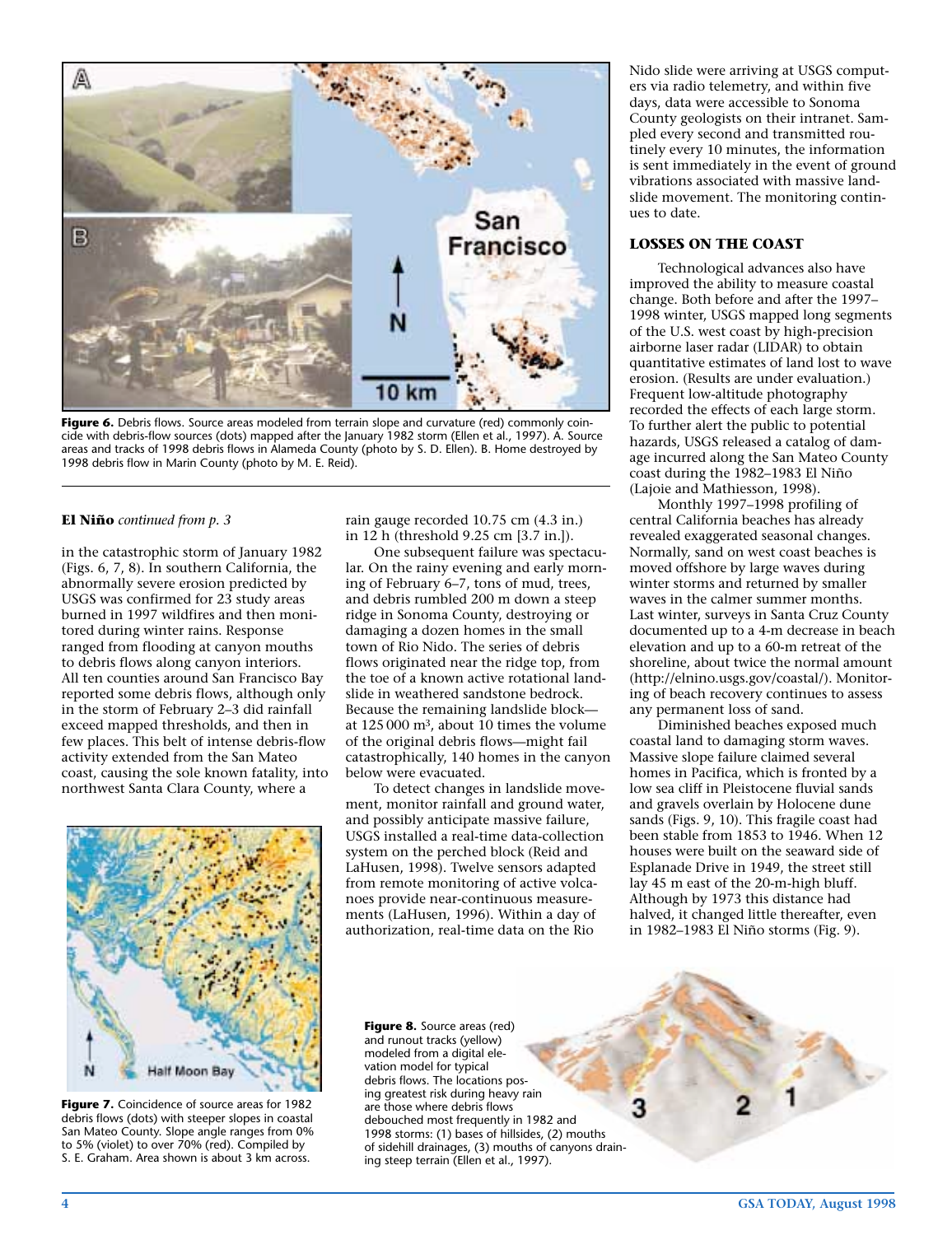

**Figure 9.** Historic retreat of sea cliff at Esplanade Drive, Pacifica, and the 12 houses imperiled (10 were condemned and demolished) in 1998. Aerial photo (1973) courtesy of K. R. Lajoie.



**Figure 10.** Doomed houses on Esplanade Drive, Pacifica, perched on retreating sea cliff, from beach below. Photo taken April 1, 1998, by K. R. Lajoie.

By early March 1998, however, six foundations were undercut and all but two homes condemned (Fig. 10). By April, the cliff had retreated up to 15 m, and parts of three houses had dropped to the beach.

The primary agent was heavy surf, which stripped the narrow beach and directly attacked soft sediments further weakened by ground-water saturation. Breaking waves undercut the cliff face, inducing block falls and slumps in the oversteepened bluff. Dry sand pouring from dune deposits highest in the section,



**Figure 11.** Ancient landslide reactivated in early 1998, at Scenic Drive, La Honda. Head scarp has deformed house in upper right. After Jayko et al. (1998).

just beneath the houses, accelerated the collapse. Retreat was greatest where a buried bedrock ridge deflected the abnormally high ground-water flow out of the cliff face, inducing erosive piping in two cohesionless sand beds lower in the section. This loss was not unique. Coastal dwellings just to the north in Daly City face a similar fate, and seven cliffside homes north of Sonoma County were destroyed in February 1998.

#### **SLUMP, SLIDE, AND EARTHFLOW**

Landslides other than debris flows pose hazards to property (Figs. 1, 11, 12), but their slower movement rarely threatens life directly (Varnes, 1978). When they move—in response to such changes as increased water content, seismic shaking, added load, or removal of downslope support—slumps, slides, and earthflows (hereafter "landslides") can destroy foundations, offset roads, and break buried pipes as well as override property downslope.

Because one of the better predictors

of movement is the presence of past landslide deposits (Nilsen and Turner, 1975), maps of old slides are helpful in locating potential hazards. Most of the 85,000 landslides around San Francisco Bay, shown on 1:12 000 to 1:62 500-scale maps (Pike, 1997), show no fresh movement. However, in any given year a few of them may be reactivated (Figs. 1, 11, 12), and new failures may occur. A 1:125 000-scale summary of Bay area landslides (Wentworth et al., 1997) revises the map of Nilsen et al. (1979), adding data and converting the original to digital form (Fig. 1). The new map distinguishes hillsides rich in evidence of movement from those with few recognized failures. The map is a generalized depiction of potential hazard; any area thus identified may require a detailed site analysis by a geotechnical engineer.

One such ancient landslide underlies much of the rural village of La Honda in San Mateo County (Fig. 11). Parts of the 1.25-km2 complex have moved in historic times, and a segment measuring  $160 \text{ m} \times$ 140 m and about 8 m deep was reactivated early in 1998 at the Scenic Drive locale (Jayko et al., 1998). Homes on the landslide began to deform even before the two weeks of heavy rain in early February, when deformation then accelerated from millimeters to centimeters per day and continued until rainfall slackened late in the month. Movement recommenced following March rains, and the slide was still moving slowly in April.

Landslides elsewhere across the state destroyed homes, disrupted utilities, and closed roads for months (40 breaks in the Pacific Coast Highway alone). On April 23, 1998, an ancient, previously mapped earthflow cut the pipelines supplying natural gas to 95% of Santa Cruz County (Fig. 12). (Only half of these residents lost service in the 1989 Loma Prieta earthquake.) Many damaging landslides occurred in southern California; they are being studied jointly by USGS and the state Division of Mines and Geology (http://geology.wr.usgs.gov/wgmt/elnino/ scampen/products.html).

Waning of the prolonged 1997–1998 rainy season did not end the landslide hazard in the San Francisco Bay area. The

**El Niño** *continued on p. 6*



**Figure 12.** Reactivated earthflow near town of Aromas (see Fig. 2 for location), that cut natural gas service to 60,000 Santa Cruz County residents on April 23, 1998. Photo by W. R. Cotton.